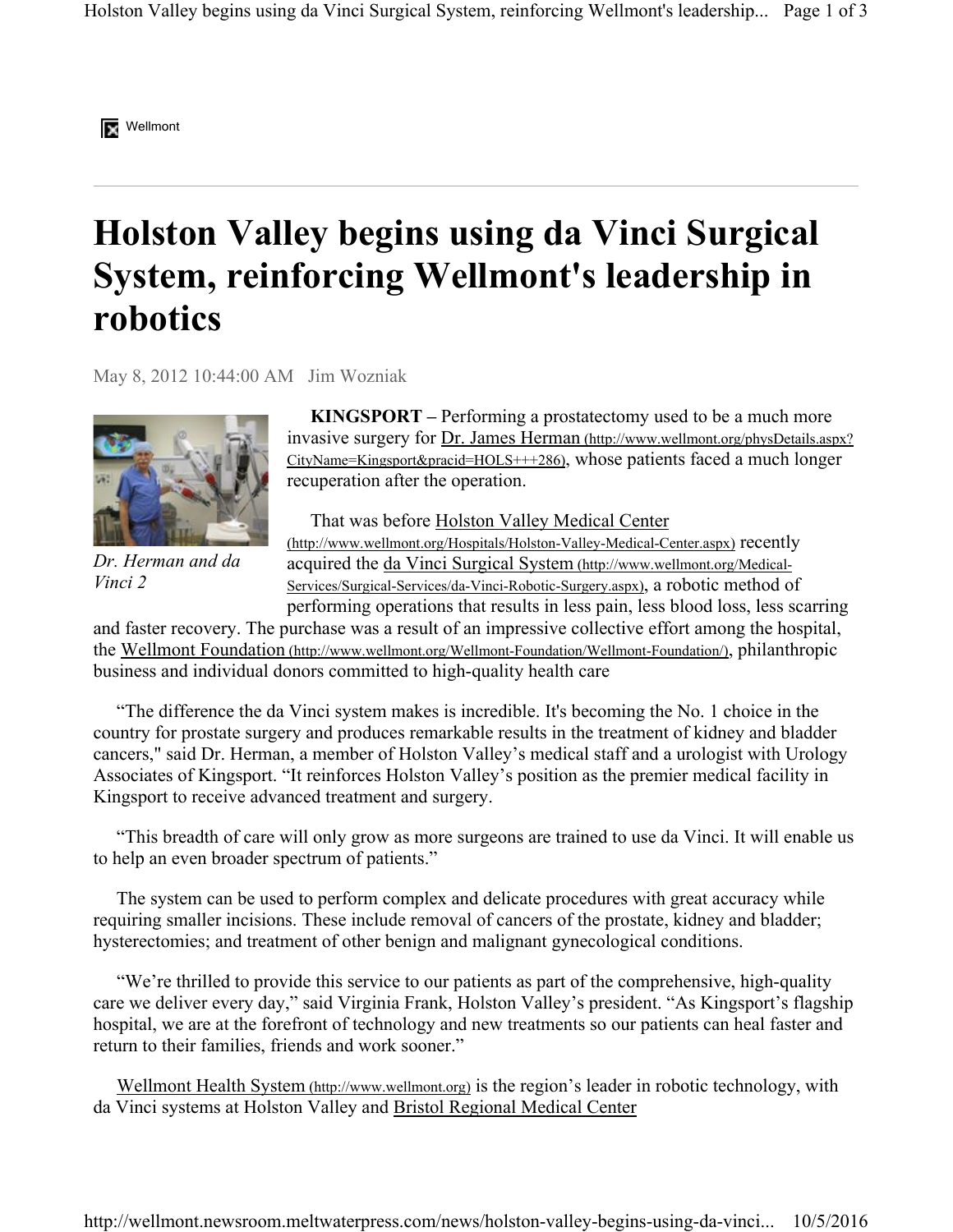## (http://www.wellmont.org/Hospitals/Bristol-Regional-Medical-Center.aspx) and the CyberKnife Robotic Radiosurgery System (http://www.wellmont.org/cyberknife/) at Bristol Regional.

 Holston Valley's da Vinci system is the most recent model available and includes a high-powered, three-dimensional camera, allowing surgeons a better view of the surgery field. It features multiple robotic arms, controlled by a surgeon, such as Dr. Herman, the region's only fellowship-trained genitourinary surgical oncologist, at a nearby console. Dr. Herman said Holston Valley picked a strategic and medically beneficial time to purchase da Vinci, when the instrumentation and surgical techniques of this system were mature.

 Dr. Herman and Dr. Chris Mitchell (http://www.wellmont.org/physDetails.aspx? CityName=Kingsport&pracid=HOLS+++552), a gynecological surgeon, were the first two surgeons to use the system at Holston Valley, but the hospital plans for six to 10 more surgeons to begin using it.

 "The da Vinci system bolsters our already outstanding surgery program," said Martha Chill, Holston Valley's chief operating officer. "It will make an enormous difference for our patients and showcase the talent of our physicians in an even more meaningful way."

 Todd Norris, Wellmont's senior vice president of system advancement, said the addition of da Vinci at Holston Valley is another important milestone in the delivery of expert care at Wellmont's largest hospital.

 Holston Valley acquired the da Vinci with generous donations from many philanthropic companies and individuals to the Wellmont Foundation. As not-for-profit health systems face financial challenges arising from changing reimbursement models and increasing mandates from governments, it is vital that community stakeholders assist in the enhancement of medical facilities and equipment to benefit their family, friends and neighbors, Norris said.

 He said Holston Valley has grown in its regional leadership because of the financial support the community has shown since the hospital opened in 1935.

 "These partnerships between not-for-profit health care and many outstanding people and organizations lead to a higher level of care for everyone," Norris said. "This desirable goal significantly boosts the quality of life for the communities we serve and gives our patients and their families even more confidence they are in superior hands at Holston Valley."

 To learn more about da Vinci and Wellmont's other surgical services and ways to support Holston Valley, please visit wellmont.org (http://www.wellmont.org).

Photos are available by clicking the cutlines below.

 Dr. James Herman stands next to the robotic arms of the da Vinci Surgical System at Holston Valley Medical Center. (http://wellmont.newsroom.meltwaterpress.com/photo?fid=4fa938b9013ba9457b005546)

 Dr. James Herman stands next to the robotic arms of the da Vinci Surgical System at Holston Valley Medical Center. A computer monitor in the background shows a close-up of the surgical site. (http://wellmont.newsroom.meltwaterpress.com/photo?fid=4fa938fc013ba9457b00554d)